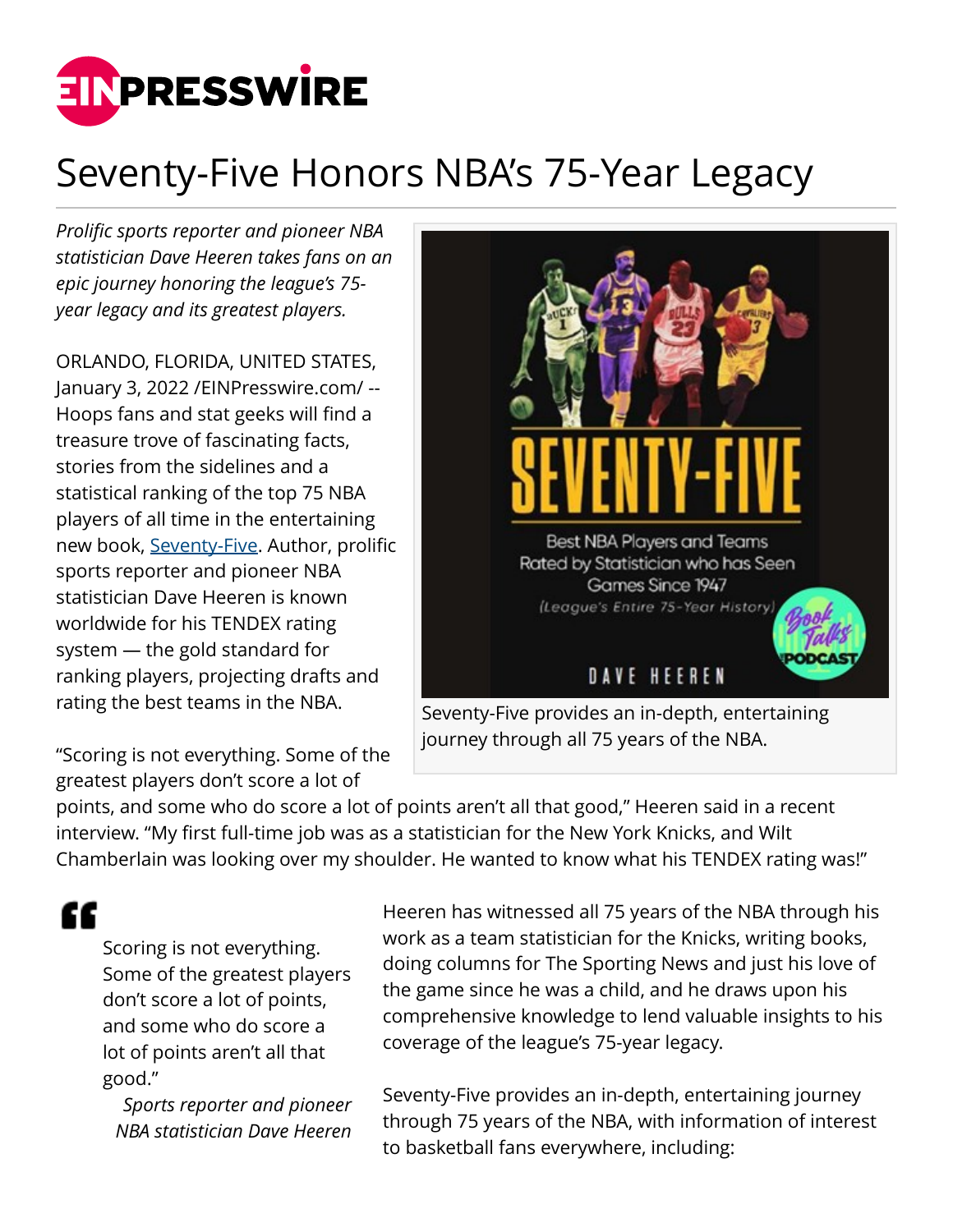- A look-back at all 75 years with TENDEX (statistical) input, including insights dating to the Bill Russell, Oscar Robertson and Wilt Chamberlain prime years;

- How, during a 30-year period, TENDEX rated two-thirds of the elite NBA draft choices more accurately than the NBA's multi-million dollar scouting system;

- Dozens of fascinating facts and humor-infused anecdotes;

- The four legendary players in a near tie for greatest of all time according to TENDEX;

- The greatest NBA teams of all-time, greatest shooters, rebounders, playmakers, defensive players, most durable players and most athletic players according to TENDEX formulae;

- A chart rating in order the top 75 players of all time;

- … and more!



Award-winning journalist and pioneer NBA statistician Dave Heeren

Dave Heeren is an award-winning journalist and author of 18 books. He invented his pioneer statistics system (later known as TENDEX) during his sophomore year at the University of Delaware. He has served as a statistician for the NY Knicks, a sports editor, news editor and editor-in-chief. His other books include five Basketball Abstract books, Basic Ball and The Sporting Stings. His TENDEX system has been used officially on every continent that had major professional basketball leagues between 1988 and 2013, and has been used to rate players by the Australian pro league and Europe's most prominent professional league.

For more information, please visit [www.tendexbydaveheeren.com](http://www.tendexbydaveheeren.com).

Trish Stevens Ascot Media Group, Inc. +1 832-334-2733 [email us here](http://www.einpresswire.com/contact_author/3228247) Visit us on social media: [Facebook](https://www.facebook.com/AscotMediaGroup) **[Twitter](https://twitter.com/AscotMediaGroup)**